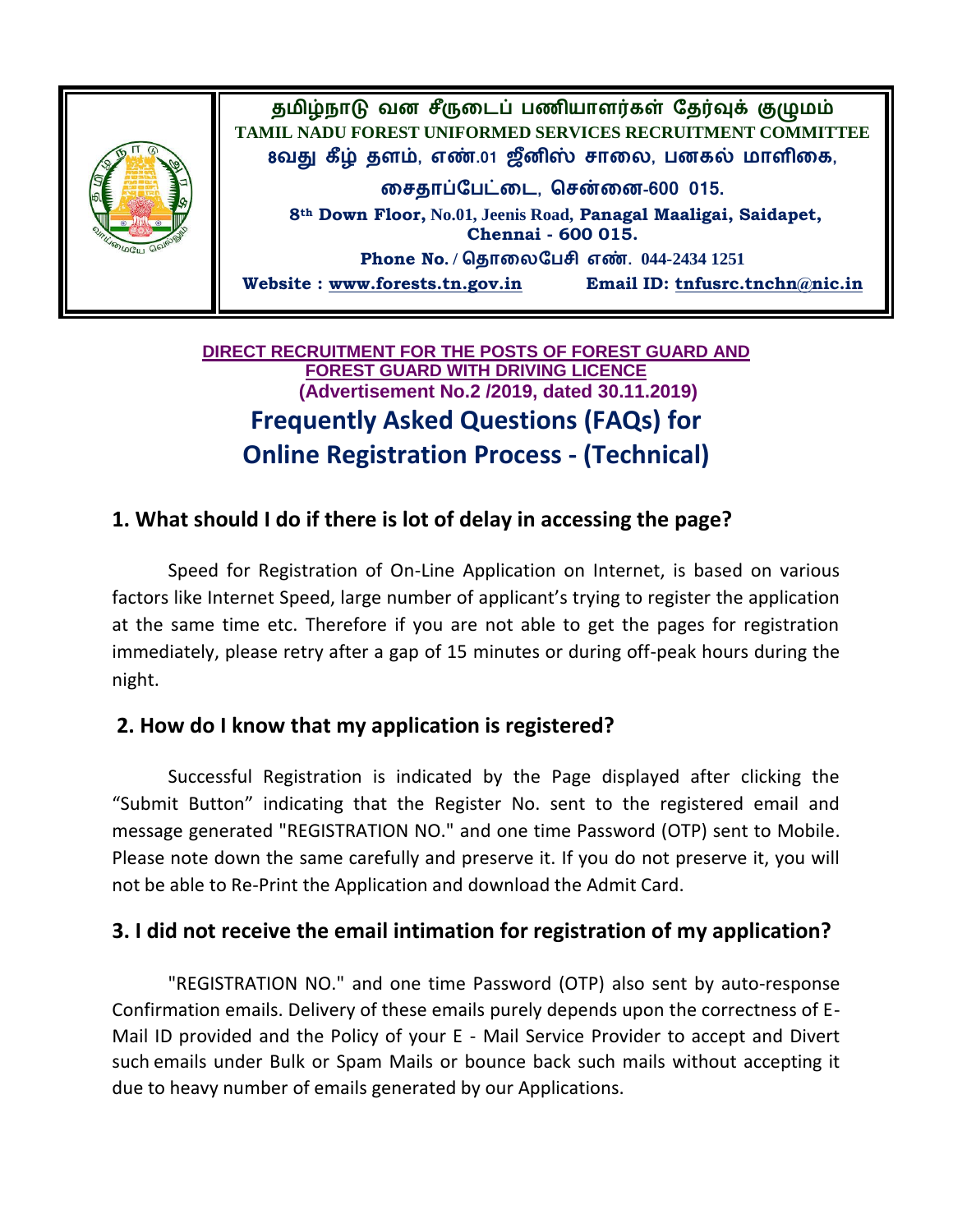## **4. How do I re-confirm that my application is saved?**

In case of doubt about the successful Registration, applicants are advised to visit the Page for Printing of Application, generate the Printout and preserve the soft copy and hard copy (printout) of the Application.

# **5. I got Blank / Zero Registration No. after submission of application online?**

In rare cases Candidates may get Zero (0) Registration No. However, the candidates are advised to Re-Register the Application and check the Printout through Re - Print Application.

# **6. After filling up the complete form, I got Blank Screen / Internet got disconnected / My PC closed / hanged / shutdown. Is my application saved / registered?**

Please refer to Point No.4. If you do not get the application printout through Print option, your application is not saved. Please re-apply.

# **7. I did not receive the acknowledgement / reply to my email communication?**

"Reply to" Email Id for the Application is created for the convenience of the applicants for genuine communications. Please do not use this address to send back the emails for "Acknowledgment", "Vacation Mail", "Friendship Offers", "Sales Offers" etc. Our Email Server is configured to delete such emails automatically.

### **8. What details should I retain while replying to auto-response emails?**

While writing back by replying the confirmation emails for genuine problem, please retain the text containing "REGISTRATION NO." on the email.

# **9. If I have to write to you regarding a problem in filling up the application Online, what details are to be provided by me ?**

Please do not forget to provide following details while writing to us: (1) REGISTRATION NO. (2) MOBILE NO. (3) DATE OF BIRTH & (4) FULL NAME as entered in